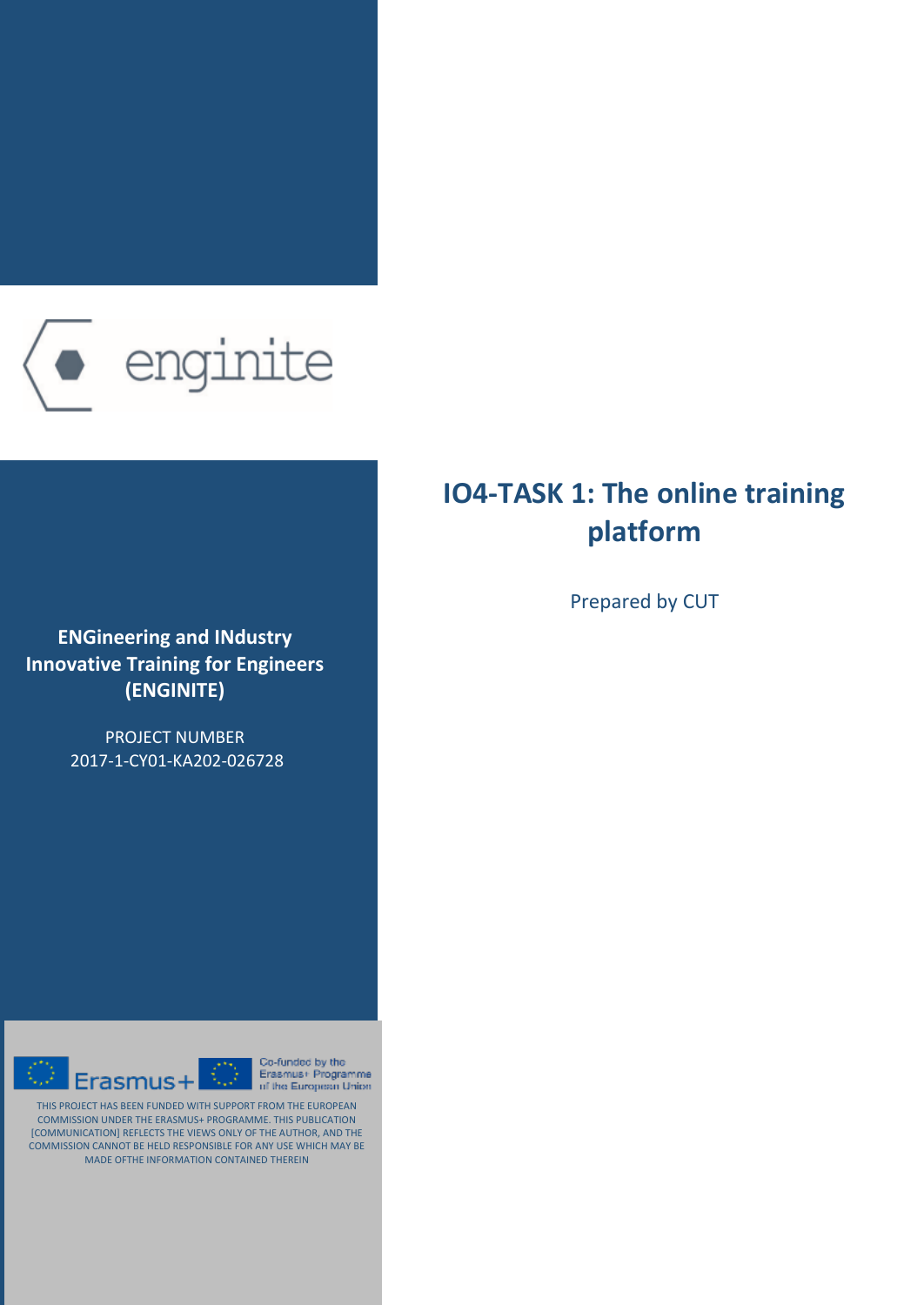

# Consortium

This document has been produced by the consortium of the ENGINITE project

| Cyprus<br><b>University of</b><br>Technology | <b>CYRPRUS UNIVERSITY OF TECHNOLOGY [CUT]</b> |
|----------------------------------------------|-----------------------------------------------|
| <b>AALBORG UNIVERSITY</b><br>DENMARK         | <b>AALBORG UNIVERSITET [AAU]</b>              |
| CUBE<br><b>NTEGRATED ENGINEERING</b>         | <b>CUBEIE L.L.C. [CUBEIE]</b>                 |
|                                              | TECHNICAL UNIVERSITY OF CRETE [TUC]           |
|                                              | <b>GRANTXPERT CONSULTING LTD [GrantXpert]</b> |
| think up                                     | USEFUL SIMPLE PROJECTS LTD [ThinkUP]          |

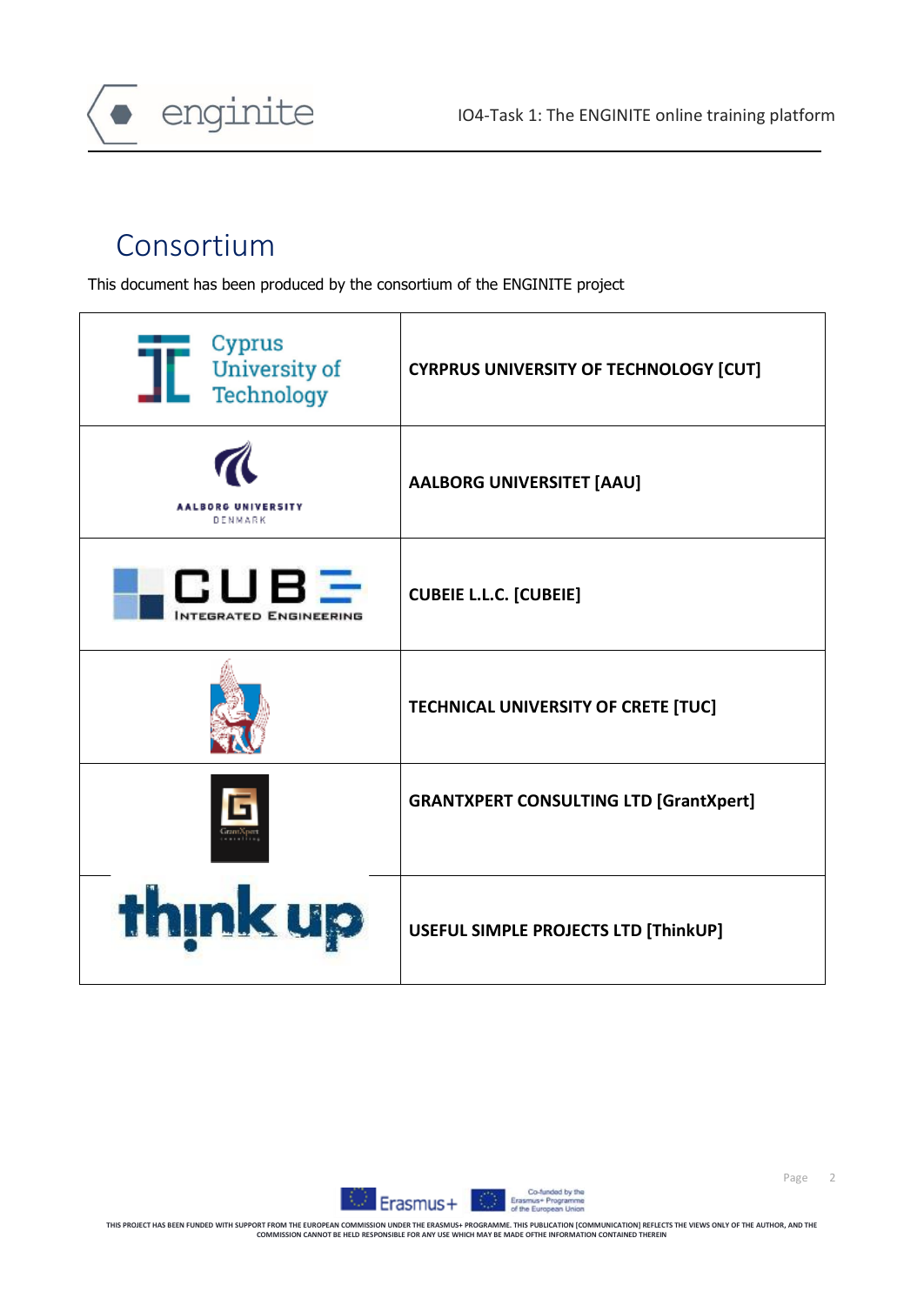enginite

# **1. The ENGINITE online training platform**

The Cyprus University of Technology (P1-CUT) started the development of the ENGINITE online training platform (embedded in the project's webpage: [https://platform.enginite.eu/\)](https://platform.enginite.eu/) from the beginning of this intellectual output. The ENGINITE professionally designed online platform aimed at making all training courses widely available. In particular, the ENGINITE online training platform provided free access to the educational material developed by our project (e.g., educational content, training programme specifications, etc.). The platform was publicized and promoted in multiple ways by all partners involved throughout the lifetime of the project.

The development and finalization of the ENGINITE training platform was based on a multi-step procedure comprising three sequential stages as follows:

- Stage 1: Submission of the educational content (ENGINITE modules) by the project partners
- Stage 2: Design and development of the ENGINITE online training platform
- Stage 3: Evaluation of the ENGINITE online training platform

More information about each stage will be provided in the following sub-sections.

### **Stage 1: Submission of the educational content (ENGINITE modules)**

As part of the first stage, each partner was requested to prepare and submit the assigned module(s) following a set of guidelines, aiming to ensure that all the ENGINITE courses would be based on the same structure and philosophy.

In particular as part of this stage, all partners were requested to organize and submit their ENGINITE modules description and training materials by completing six required parts in a *Module Submission JotForm* [\(https://form.jotform.me/81043336063448\)](https://form.jotform.me/81043336063448) prepared by the Cyprus University of Technology (P1-CUT), as follows:

- Part A: General information
- Part B: Module overview & Key learning outcomes
- Part C: Problem-based learning scenario
- Part D: Pre-module preparation
- Part E: Module (Training)
- Part F: Post-Module (Post-Training)

In the following sections, these parts are presented in combination with some basic instructions provided to the project partners for the submission via the structured JotForm.



**THIS PROJECT HAS BEEN FUNDED WITH SUPPORT FROM THE EUROPEAN COMMISSION UNDER THE ERASMUS+ PROGRAMME. THIS PUBLICATION [COMMUNICATION] REFLECTS THE VIEWS ONLY OF THE AUTHOR, AND THE COMMISSION CANNOT BE HELD RESPONSIBLE FOR ANY USE WHICH MAY BE MADE OFTHE INFORMATION CONTAINED THEREIN**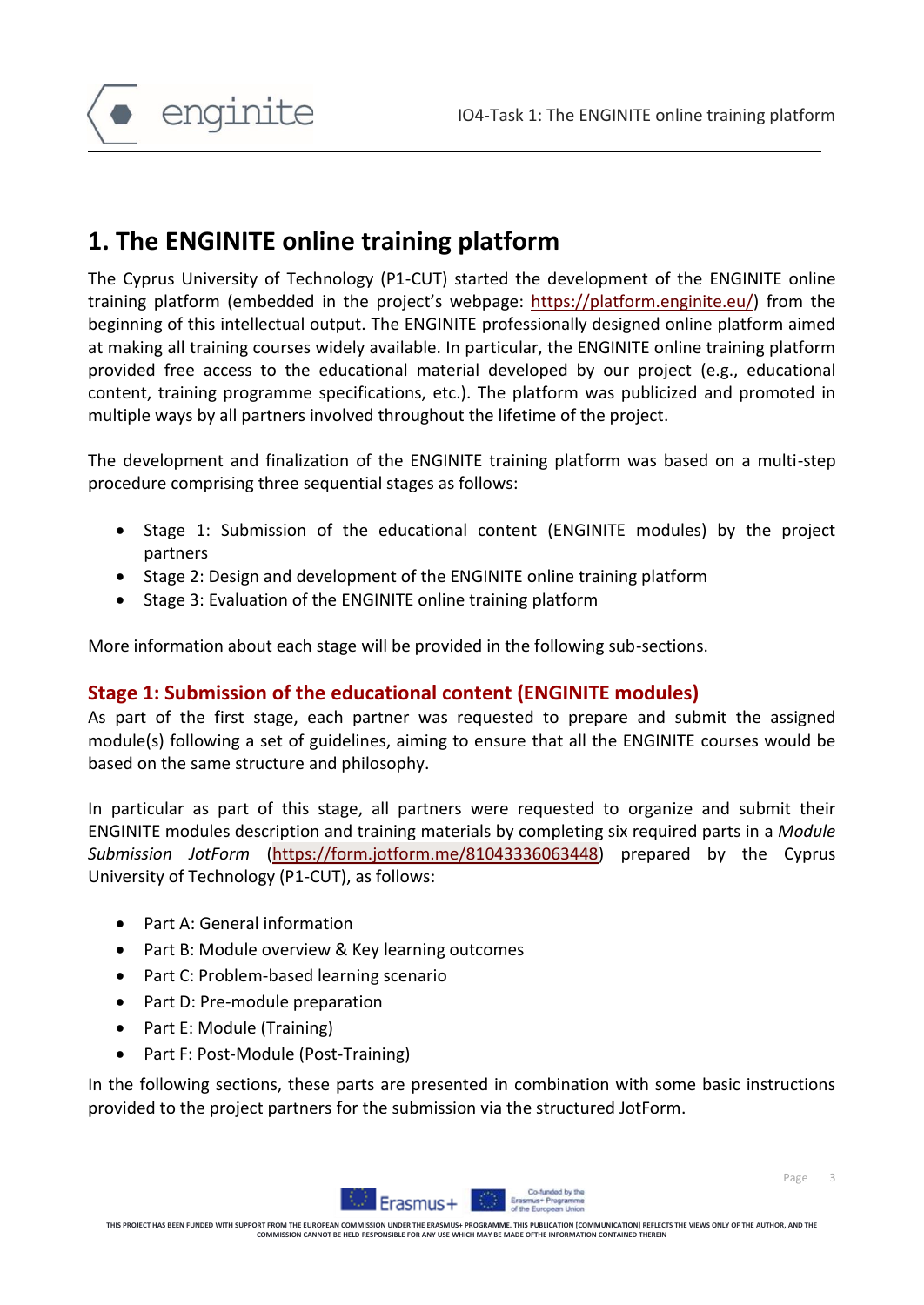

#### **Part A: General information**

Part A is comprised of nine required fields (Figure 1). These fields are related to the general information of the ENGINITE modules, as follows.

**Title:** Indicate the name(s) of the persons who contributed to the development of the module **Author(s):** Indicate the name(s) of the persons who contributed to the development of the module

**Target group:** Indicate the target group(s) **Duration:** Indicate the estimated duration of the module **Language of materials:** Indicate the language of the training materials **Type & number of sessions:** Indicate the type and number of the sessions **Number of participating engineers:** Indicate the number of participating engineers **Groups' setting:** Describe the groups' setting **Keywords:** Enter 4-5 keywords describing the module

| Indicate the title of your module (e.g. Innovation, Entrepreneurial and Intrapreneurial skills) |
|-------------------------------------------------------------------------------------------------|
|                                                                                                 |
|                                                                                                 |

*Figure 1.* Screenshot of "Part A: General Information" from the *Module Submission JotForm*

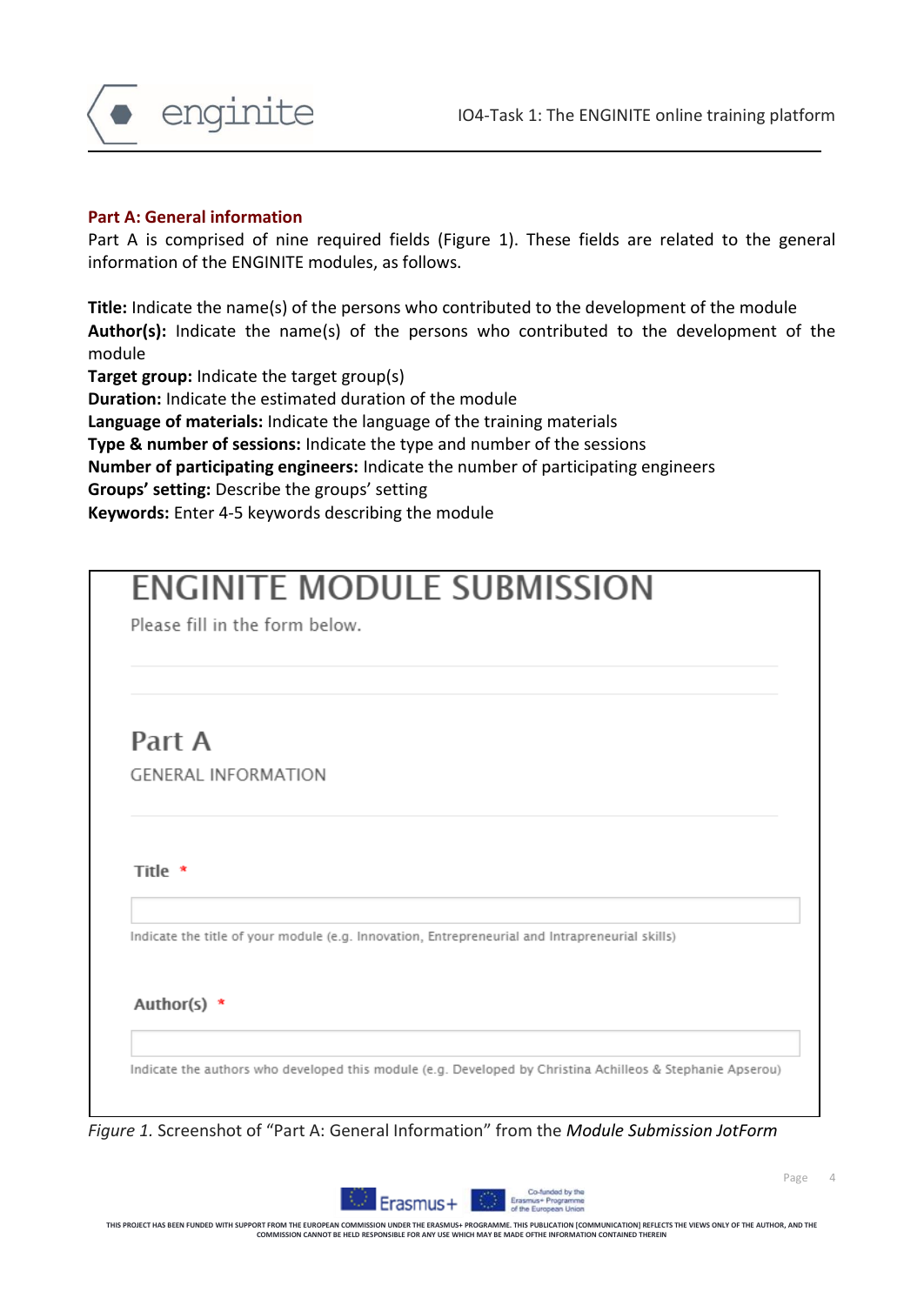

#### **Part B: Module overview & Key learning outcomes**

Part B aims to provide the overview and the key learning outcomes of the module (Figure 2).

| MODULE OVERVIEW & KEY LEARNING OUTCOMES                                                              |
|------------------------------------------------------------------------------------------------------|
| Overview *                                                                                           |
|                                                                                                      |
| Provide the overview of your module based on the modules' descriptions previously prepared by CUBEIE |
| Key learning outcomes *                                                                              |
|                                                                                                      |
|                                                                                                      |

*Figure 2.* Screenshot of "Part B: Module overview & Key learning outcomes" from the *Module Submission JotForm*

This overview should be short/concise and should be based on the modules' descriptions and key learning outcomes that were previously prepared by CUBEIE (P3) as part of the IO3: Development of Educational Content and Relevant Guidebooks, e.g.

**Overview:** In this module the participating engineers will be introduced to the driving forces of our era: innovation coupled with creative business development. Participants shall be requested to foster their interpersonal skills with a creative utilization of their background. Communication, presentation and negotiation skills development is a core element and success facilitator within this module. A challenging and fascinating environment will be established by using motivating problems, team exercises, and guest speakers to turn the module into a lifetime experience. The learning outcomes will boost engineers in their future career. Engineers may employ the gained knowledge within a startup or a multinational company; in a cutting-edge project or in some



THIS PROJECT HAS BEEN FUNDED WITH SUPPORT FROM THE EUROPEAN COMMISSION UNDER THE ERASMUS+ PROGRAMME. THIS PUBLICATION [COMMUNICATION] REFLECTS THE VIEWS ONLY OF THE AUTHOR, AND THE<br>COMMISSION CANNOT BE HILD RESPONSIEL FOR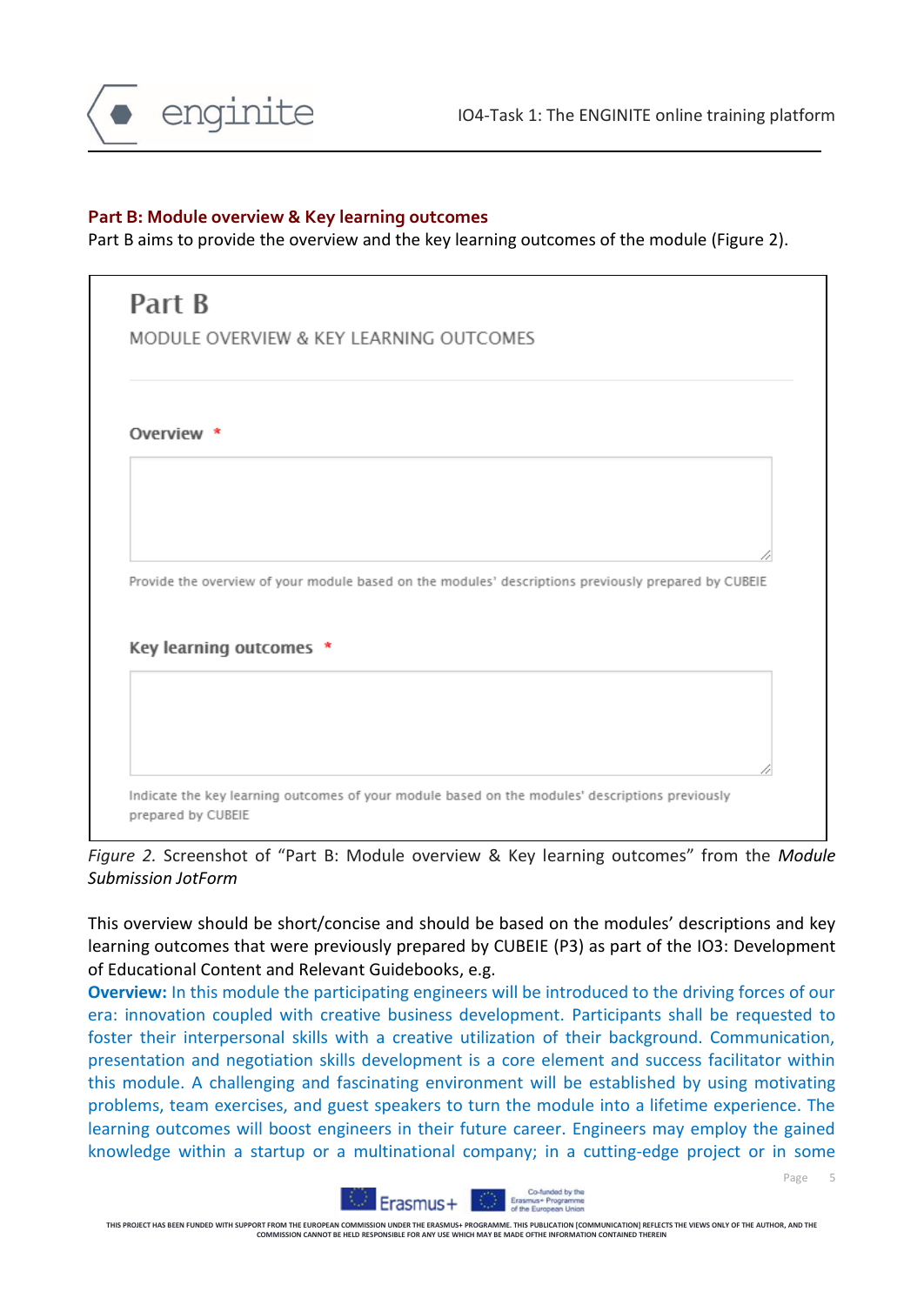

traditional sector challenged by present market conditions; during routine or crisis situations. Whatever the scenario, the engineers will be well equipped and ready to handle the situation with creativity and professionalism.

**Key learning outcomes:** Upon completion of the module, participants should be able to:

- Demonstrate the fundamental principles and methods of innovation, entrepreneurship and intrapreneurship.
- Develop and apply business models.
- Utilize tools to explore and create innovative business ideas.
- Develop and introduce of innovation and entrepreneurship/intrapreneurship culture in an organization.
- Communicate, finance, or market a new idea, product, or initiative.

#### **Part C: Problem-based learning scenario**

Part C aims to present the problem-based learning scenario (Figure 3). The scenario should be concise and relate to the content and the goals of the module (max. 250 words).

| Part C<br>LEARNING SCENARIO        |                                                             |
|------------------------------------|-------------------------------------------------------------|
| Problem-based<br>learning scenario |                                                             |
|                                    | Present your problem-based learning scenario of your module |
| Image 1 *                          | Choose File No file chosen                                  |
| Image 2 *                          | Choose File No file chosen                                  |
| Image 3                            | Choose File   No file chosen                                |

*Figure 3.* Screenshot of "Part C: Learning Scenario" from the *Module Submission JotForm*



THIS PROJECT HAS BEEN FUNDED WITH SUPPORT FROM THE EUROPEAN COMMISSION UNDER THE ERASMUS+ PROGRAMME. THIS PUBLICATION [COMMUNICATION] REFLECTS THE VIEWS ONLY OF THE AUTHOR, AND THE<br>COMMISSION CANNOT BE HILD RESPONSIEL FOR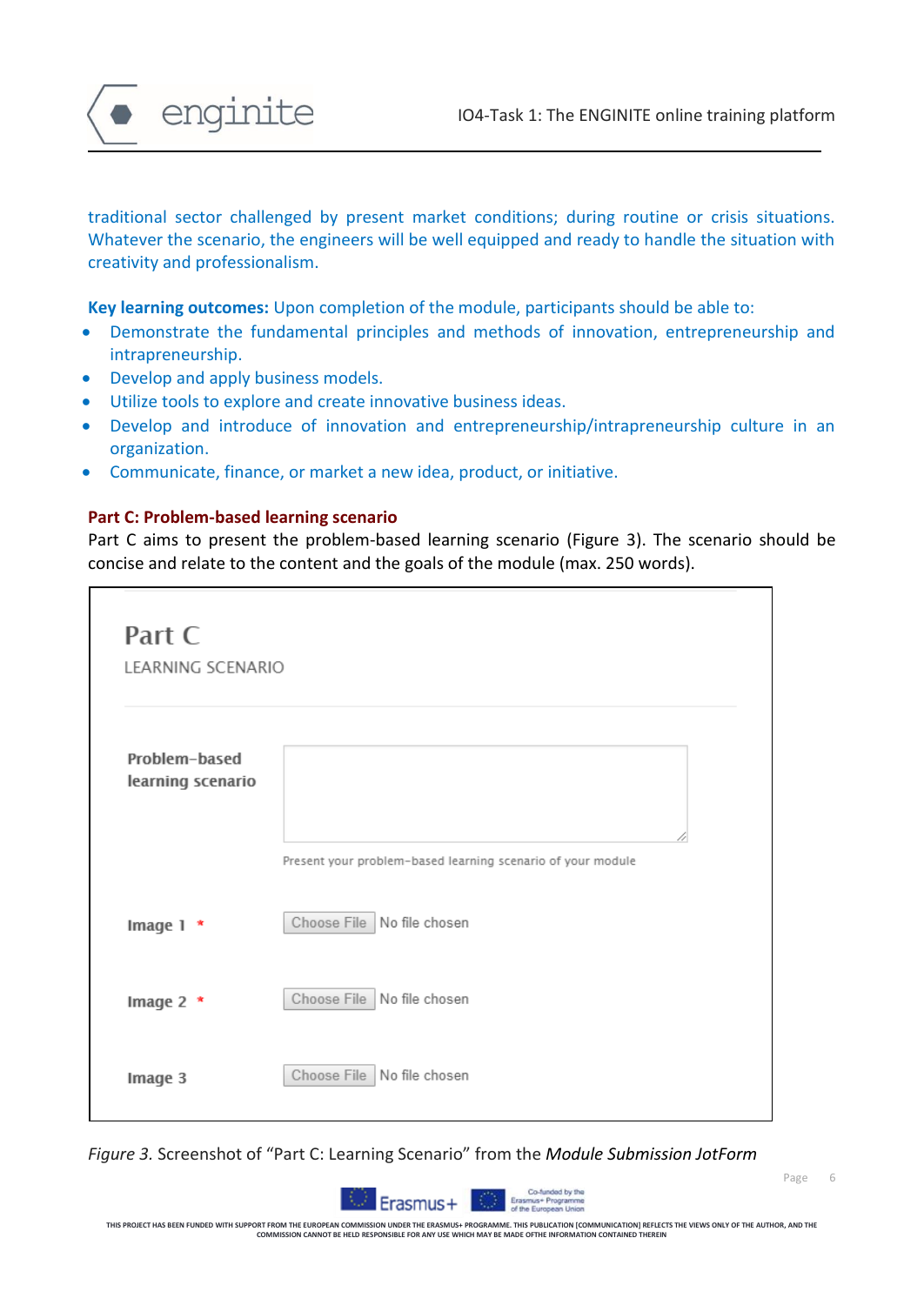

The PBL learning scenario should be accompanied by 1-2 illustrative images.

What follows are some examples of problem-based learning scenarios from different contexts. Each scenario is expected to have the following length and format. E.g.

#### **Example 1-Equipping Tiny Devices Ltd.**

You have just been hired by the software development start-up firm, Tiny Devices Ltd, as an IT Support Specialist. You met the Chief Technology Officer, Mr. Chong, this morning as he welcomed you to the company and briefed you on your duties and job scope.

Tiny Devices Ltd is a brand-new setup located in Chai-Chee Techpark. The office space is about 2,000 sq. ft and other than the rooms being partitioned and furnished, it is still quite bare. You are brought to meet your immediate supervisor, Mr. Ong, who is the IT Support Manager, and the IT Support Team. The IT Support Team has 5 members, including yourself.

Mr. Ong gathered the team and said, "We have to get down to work fast. Amongst the many urgent tasks, we need to equip the office for staff IT needs. And we have only 3 weeks from today. We are a start-up and bottom-line is very important. I need a proposal with budget from the team in 1 week's time for me to vet. Once it is ok, you will have to present it to top management. Expect tough questions."

#### **Example 2-Helping Uncle Sean**

You received a call from your uncle, Sean Cheng, one afternoon and he asked if you know anything about computers. You know that Uncle Sean runs a car rental company called "Universal Car Rentals" in town. He went on to tell you his situation.

"You see, it is getting tougher to keep track of my cars and my customers. My business is growing and there is more and more paper-work to be done. You know lah, I hate paper-work! Ah Leng [his assistant] is not helping much, she just messes things up. I think she now has a boyfriend and so is very easily distracted! I also don't know what Ah Heng is doing at my airport branch. The booking chits and rental slips are always misplaced or lost. Anyway, I have been getting complaints from several clients recently and I really need to get things ironed out quickly. So, can you help me or not?"

#### **Part D: Pre-module preparation**

Part D aims to provide some additional material that will set the background for the module, will deepen into the problem-based scenario and introduce the engineers to their PBL investigation (Figure 4). As part of this section, each module will be accompanied by two different word files: (a) Background information, (b) Case study.

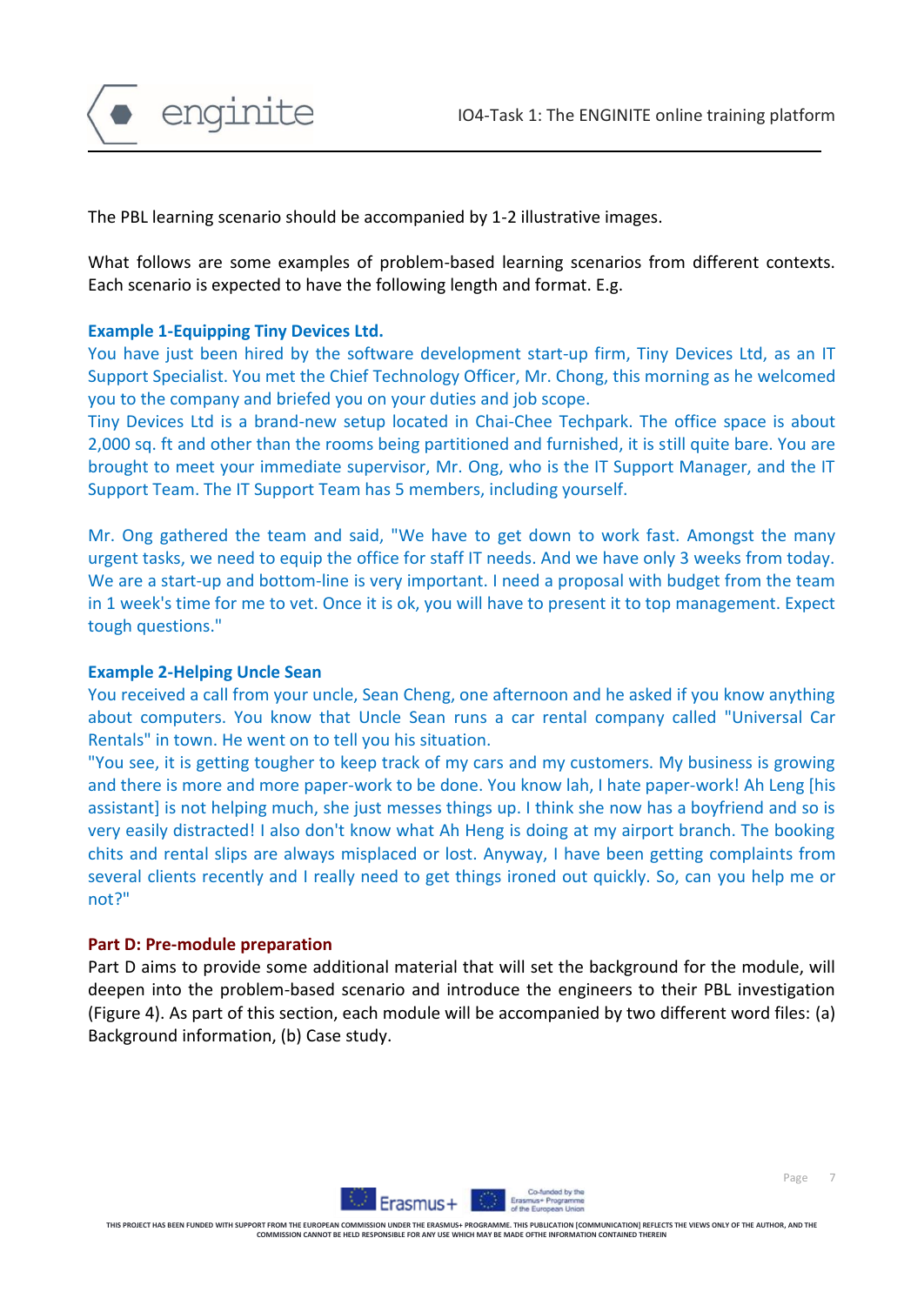

| Part D                       |                                                                                                     |
|------------------------------|-----------------------------------------------------------------------------------------------------|
|                              | PRE-MODULE PREPARATION                                                                              |
|                              |                                                                                                     |
| Background                   |                                                                                                     |
| information *                |                                                                                                     |
|                              | Choose File No file chosen                                                                          |
|                              | A word file about 3-4 pages providing background knowledge in relation to the content of the module |
|                              |                                                                                                     |
| Case study *                 |                                                                                                     |
|                              |                                                                                                     |
| Choose File   No file chosen |                                                                                                     |

*Figure 4.* Screenshot of "Part D: Pre-module preparation" from the *Module Submission JotForm*

In particular, in preparation of the training module young engineers will be asked to read:

- Background information (A word file using [the ENGINITE template](https://drive.google.com/drive/u/1/folders/1xaoUc-yQVsj7q1M6we8fDng1EuL_HLCr) about 3-4 pages providing background knowledge in relation to the content of the module: Text with diagrams and images, Times New Roman 12, Single Space)
- Case study (A word file using [the ENGINITE template](https://drive.google.com/drive/u/1/folders/1xaoUc-yQVsj7q1M6we8fDng1EuL_HLCr) about 5-6 pages providing the main case study pertinent to the problem-based scenario: Text with diagrams and images, Times New Roman 12, Single Space). As an example of what is expected you can visit the ARTISAN training modules [\(https://www.artisan-platform.eu/\)](https://www.artisan-platform.eu/), scroll down the page in order to identify the "Transgenerational Family Entrepreneurship" module and select *Read more.* In the new page, please find and read the case study of OLEASTRO OLIVE PARK [\(https://docs.wixstatic.com/ugd/f4f22d\\_b5d71b08a3224734811701c4f327f499.pdf\)](https://docs.wixstatic.com/ugd/f4f22d_b5d71b08a3224734811701c4f327f499.pdf) as a good example. If there is possibility the case study can be also accompanied by a short video (about 3-4 min.), produced and funded by the partner who is responsible for the module.

#### **Part E: Module (Training)**

enginite

Part E aims to provide the indicative structure of module (training) along with some additional material (Figure 5). As part of this section, each module will be accompanied by three different word files: (a) Introductory-presentation, (b) Discussion questions, (d) Useful Resources. In particular, what we asked from you is:



**THIS PROJECT HAS BEEN FUNDED WITH SUPPORT FROM THE EUROPEAN COMMISSION UNDER THE ERASMUS+ PROGRAMME. THIS PUBLICATION [COMMUNICATION] REFLECTS THE VIEWS ONLY OF THE AUTHOR, AND THE COMMISSION CANNOT BE HELD RESPONSIBLE FOR ANY USE WHICH MAY BE MADE OFTHE INFORMATION CONTAINED THEREIN**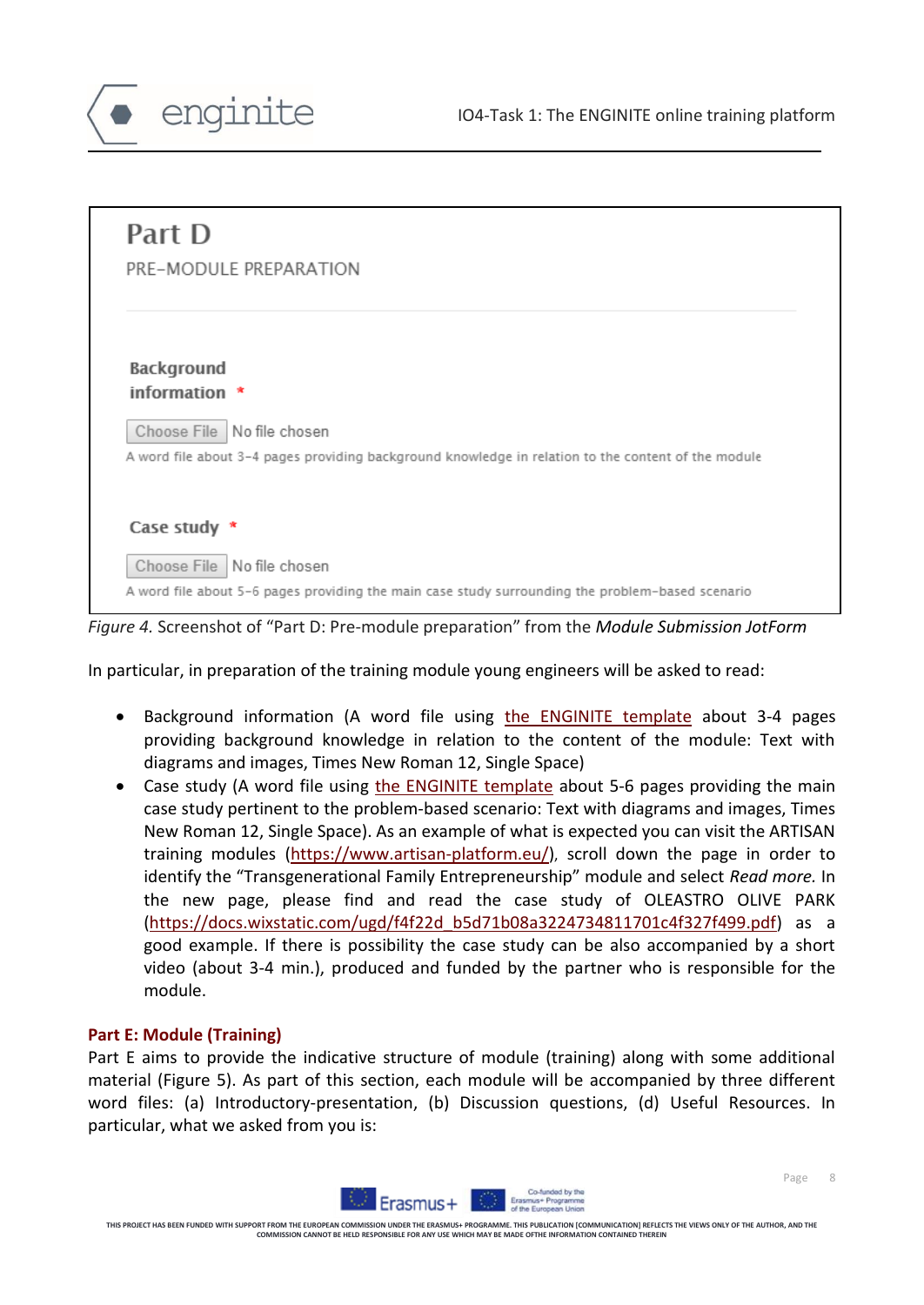

- An introductory presentation (build on the [ENGINITE PPT template\)](https://drive.google.com/drive/u/1/folders/1LCWhqPxFa4jGxcSdglo_ww410Jm1HiRV) about 50-60 slides of "lecture" which can be read by the students/ or be used by the instructor as a mini lecture in case it is needed during the PBL module. As an example of what is expected, you can visit the ARTISAN training modules [\(https://www.artisan-platform.eu/\)](https://www.artisan-platform.eu/), scroll down the page in order to identify the "Transgenerational Family Entrepreneurship" module and select *Read more.* In the new page, please find presentation for OLEASTRO OLIVE PARK [\(https://docs.wixstatic.com/ugd/f4f22d\\_ec224020323943d3b93de44b11ea9cc9.pdf\)](https://docs.wixstatic.com/ugd/f4f22d_ec224020323943d3b93de44b11ea9cc9.pdf). This presentation can serve as an example of what is expected from you.
- A word file with 5-10 Discussion questions (build on the [ENGINITE word template\)](https://drive.google.com/drive/u/1/folders/1xaoUc-yQVsj7q1M6we8fDng1EuL_HLCr) structured around the PBL scenario and the case study that you will provide to the young engineers for engaging them with their PBL investigation. e.g.

For the *Example 1-Equipping Tiny Devices Ltd.* previously presented "Discussion questions" could include:

- o Define the specific problem that your team has at hand.
- o In what way(s) can the problem be solved? Elaborate each one.
- o What further information would your team need in order to accomplish the job well? Where can this information be found?
- o What do you think is expected in the budget proposal?
- o How would your team prepare to present to the company's Top Management?
- o What will be your team's action plan?

For the *Example 2-Helping Uncle Sean* previously presented "Discussion questions" could include:

- o What exactly is Uncle Sean's problem?
- $\circ$  In what way(s) can the problem be solved? Which is most appropriate?
- o Is it possible to solve such a problem permanently?
- o What further information do you need in order to help him?
- o How would you explain your solution/proposal, if any, to Uncle Sean?
- A word file (build on the **ENGINITE word template)** with at least 10-15 Resources around the PBL scenario and the case study that you will provide to the young engineers for supporting their PBL investigation. These resources can be journal articles, reports, webpages, YouTube videos etc.



**THIS PROJECT HAS BEEN FUNDED WITH SUPPORT FROM THE EUROPEAN COMMISSION UNDER THE ERASMUS+ PROGRAMME. THIS PUBLICATION [COMMUNICATION] REFLECTS THE VIEWS ONLY OF THE AUTHOR, AND THE COMMISSION CANNOT BE HELD RESPONSIBLE FOR ANY USE WHICH MAY BE MADE OFTHE INFORMATION CONTAINED THEREIN**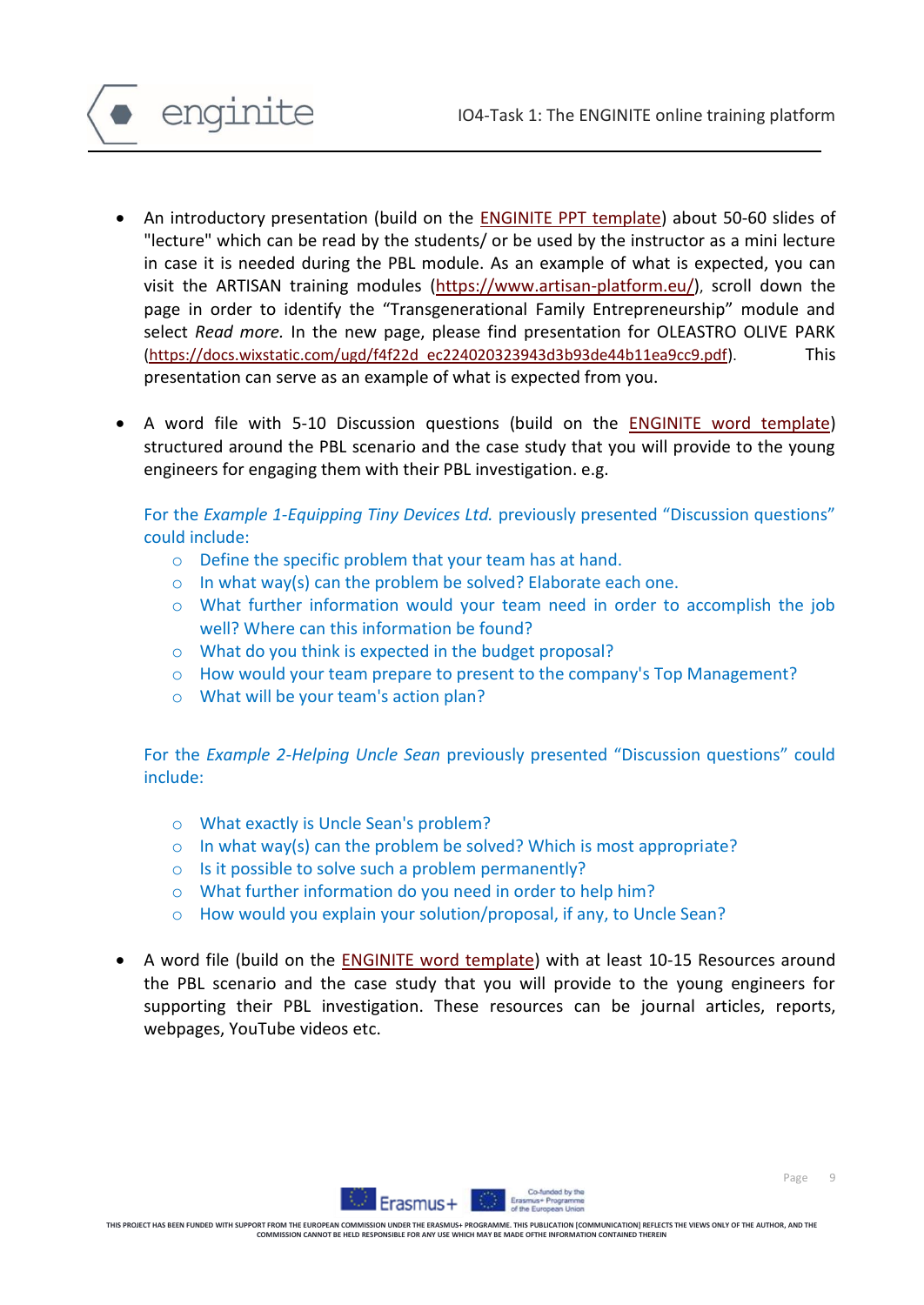

| Part E                      |                                                                                                        |
|-----------------------------|--------------------------------------------------------------------------------------------------------|
| MODULE (TRAINING)           |                                                                                                        |
|                             |                                                                                                        |
| Introductory                |                                                                                                        |
| presentation                |                                                                                                        |
|                             | Choose File   No file chosen                                                                           |
|                             | A introductory presentation (build on the ENGINITE PPT template) about 50-60 slides of lecture which   |
|                             | students can advise / or instructor can use to mini lecture in case it is needed                       |
|                             |                                                                                                        |
| <b>Discussion</b>           |                                                                                                        |
| questions *                 |                                                                                                        |
|                             | Choose File No file chosen                                                                             |
|                             | A word file with 5-10 Discussion questions (build on the ENGINITE word template)structured around the  |
|                             |                                                                                                        |
|                             |                                                                                                        |
| Resources *                 |                                                                                                        |
| PBL scenario/the case study | Choose File No file chosen                                                                             |
|                             | A word file (build on the ENGINITE word template) with at least 10-15 Resourcesaround the PBL scenario |

*Figure 5.* Screenshot of "Part E: Module (Training)" from the *Module Submission JotForm*

#### **Part F: Post-Module (Post-training)**

Part F is composed of two main activities taking place by the end of the module: (a) A set of reflective questions related to the problem-based investigation and (b) The module assessment (Figure 6).

In particular, what we asked from you is:

- A set of 2-3 reflective questions (build on the [ENGINITE PPT template\)](https://drive.google.com/drive/u/1/folders/1LCWhqPxFa4jGxcSdglo_ww410Jm1HiRV). As an example of what is expected you can visit the ARTISAN training modules [\(https://www.artisan](https://www.artisan-platform.eu/)[platform.eu/\)](https://www.artisan-platform.eu/), scroll down the page in order to identify the "Transgenerational Family Entrepreneurship" module and select *Read more.* In the new page, find the [self-reflection](https://docs.wixstatic.com/ugd/f4f22d_6519da7723144c50b85e1e98e84e2d2d.pdf)  [document](https://docs.wixstatic.com/ugd/f4f22d_6519da7723144c50b85e1e98e84e2d2d.pdf). This document can serve as an example of what is expected from you.
	- An assessment document (build on the [ENGINITE word template\)](https://drive.google.com/drive/u/1/folders/1xaoUc-yQVsj7q1M6we8fDng1EuL_HLCr). Please note that the participants will be evaluated by the end of each module in order to ensure that have met

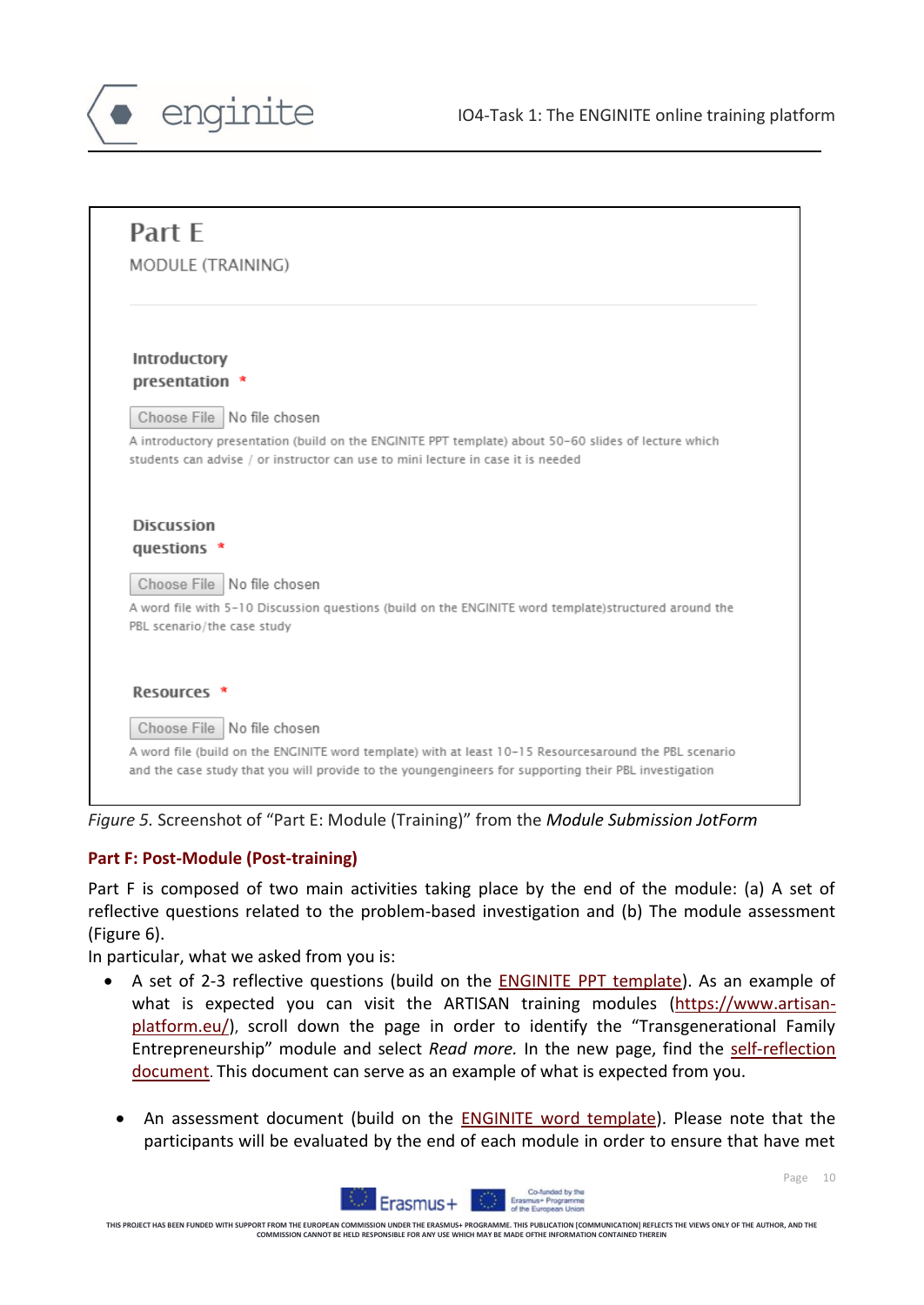

the expected learning outcomes e.g. participants to submit a short technical report (regarding their problem solution) after the end of each module.

| <b>Part F</b><br>POST-MODULE (POST-TRAINING) |                                                                                                         |
|----------------------------------------------|---------------------------------------------------------------------------------------------------------|
| Reflective questions<br>÷                    | Choose File   No file chosen<br>A set of 2-3 reflective questions (build on the ENGINITE PPT template). |
| Assessment<br>document                       | No file chosen<br>Choose File<br>An assessment document (build on the ENGINITE word template).          |

*Figure 6.* Screenshot of "Part F: Post-module (Post-Training)" from the *Module Submission JotForm*

## **Stage 2: Design and development of the ENGINITE online training platform**

As part of this stage the ENGINITE online training platform [\(https://platform.enginite.eu/\)](https://platform.enginite.eu/) was created (Figure 7).



*Figure 7.* Screenshot of the ENGINITE online training platform



Page 11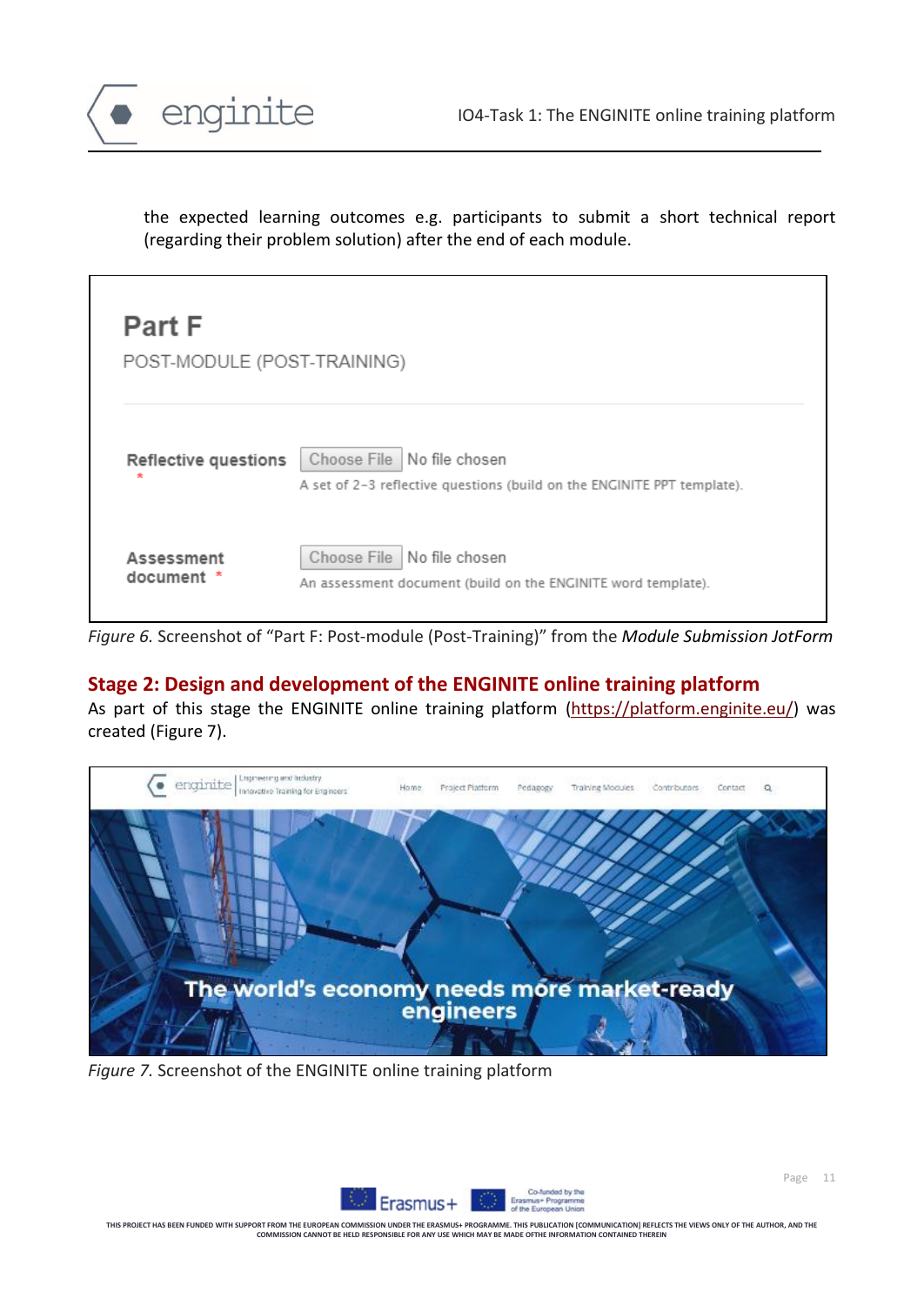



The platform was linked to the project's website, and comprised five main sections as follows:

- Home (Landing page of the Online training platform)
- Project platform (Providing an introduction to the ENGINITE online platform, its target groups and its learning modules)
- Training modules (Providing access to the ENGINITE training modules)
- Contributors (Presenting all the partners who contributed to the development of the platform)
- Contact (Providing contact details for requesting more information, as needed)

As part of the online training platform, all the ENGINITE modules took the form of interactive elearning content (Figure 8) using the Articulate software [\(https://articulate.com/\)](https://articulate.com/).



*Figure 8.* Screenshot of the ENGINITE online training courses

In particular, the Articulate software allowed us to transform each one of the ENGINITE modules into highly interactive online and mobile courses, with templates, storyboarding, animation, multimedia support, character templates, and advanced editing features.

As a result, each of the ENGINITE course featured an elegant, intuitive user interface, displaying interactively e-learning content created and structured, as part of the previous stage (Stage 1: Submission of the educational content).



**THIS PROJECT HAS BEEN FUNDED WITH SUPPORT FROM THE EUROPEAN COMMISSION UNDER THE ERASMUS+ PROGRAMME. THIS PUBLICATION [COMMUNICATION] REFLECTS THE VIEWS ONLY OF THE AUTHOR, AND THE COMMISSION CAN COMMISSION CAN ALL CANDOMISSION CONTAINMENT MAY BE MADE OF THE I**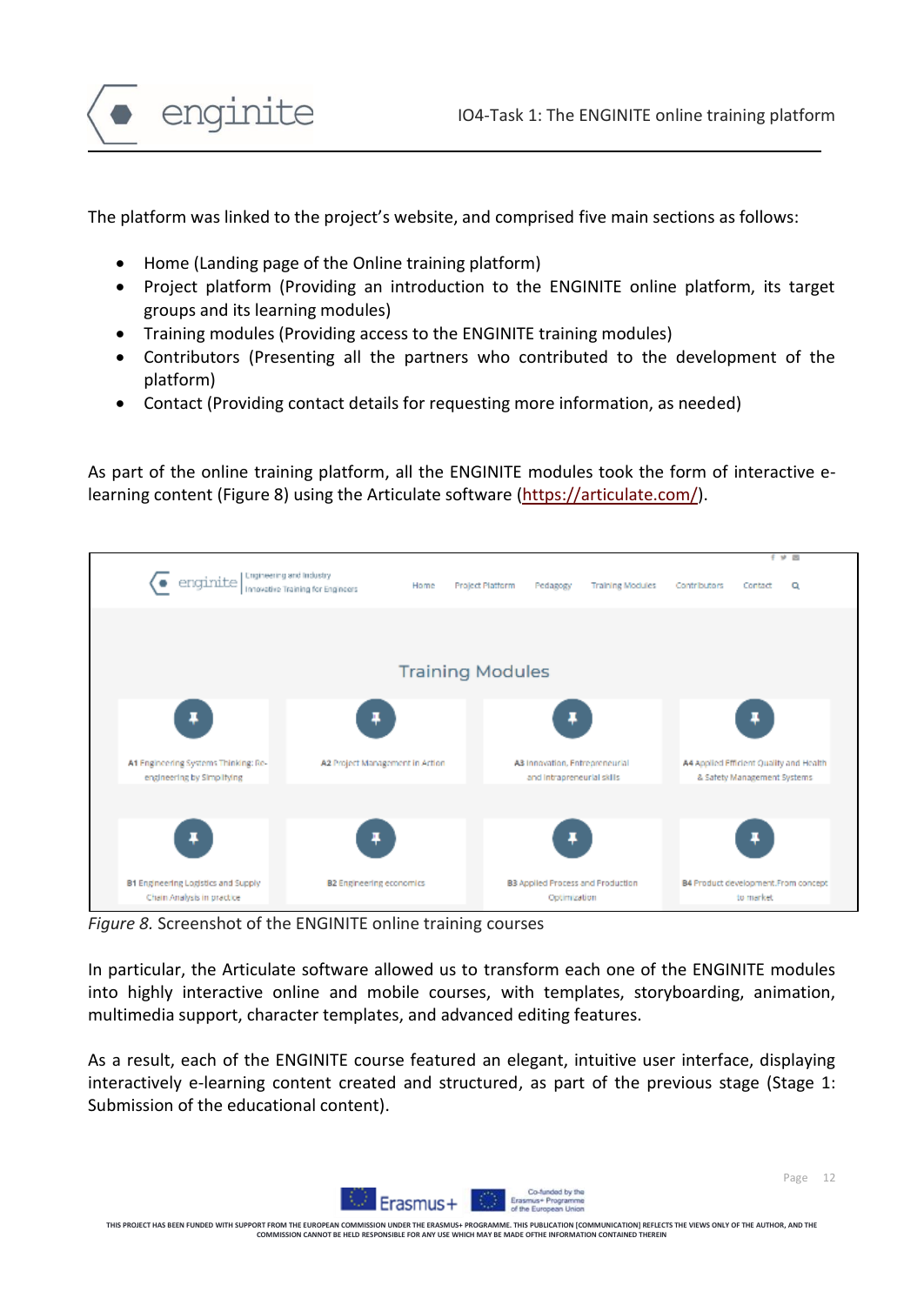

For instance, an ENGINITE training e-course typically included:

• The "Course syllabus" e.g. Course description, key learning outcomes, course material/software etc. (Figure 9)



*Figure 9.* Screenshot from the *Engineering Logistics and Supply Chain Analysis* course

• "General information" e.g. Type & number of sessions (Figure 10)



*Figure 10.* Screenshot from the *Project Management in Action* course

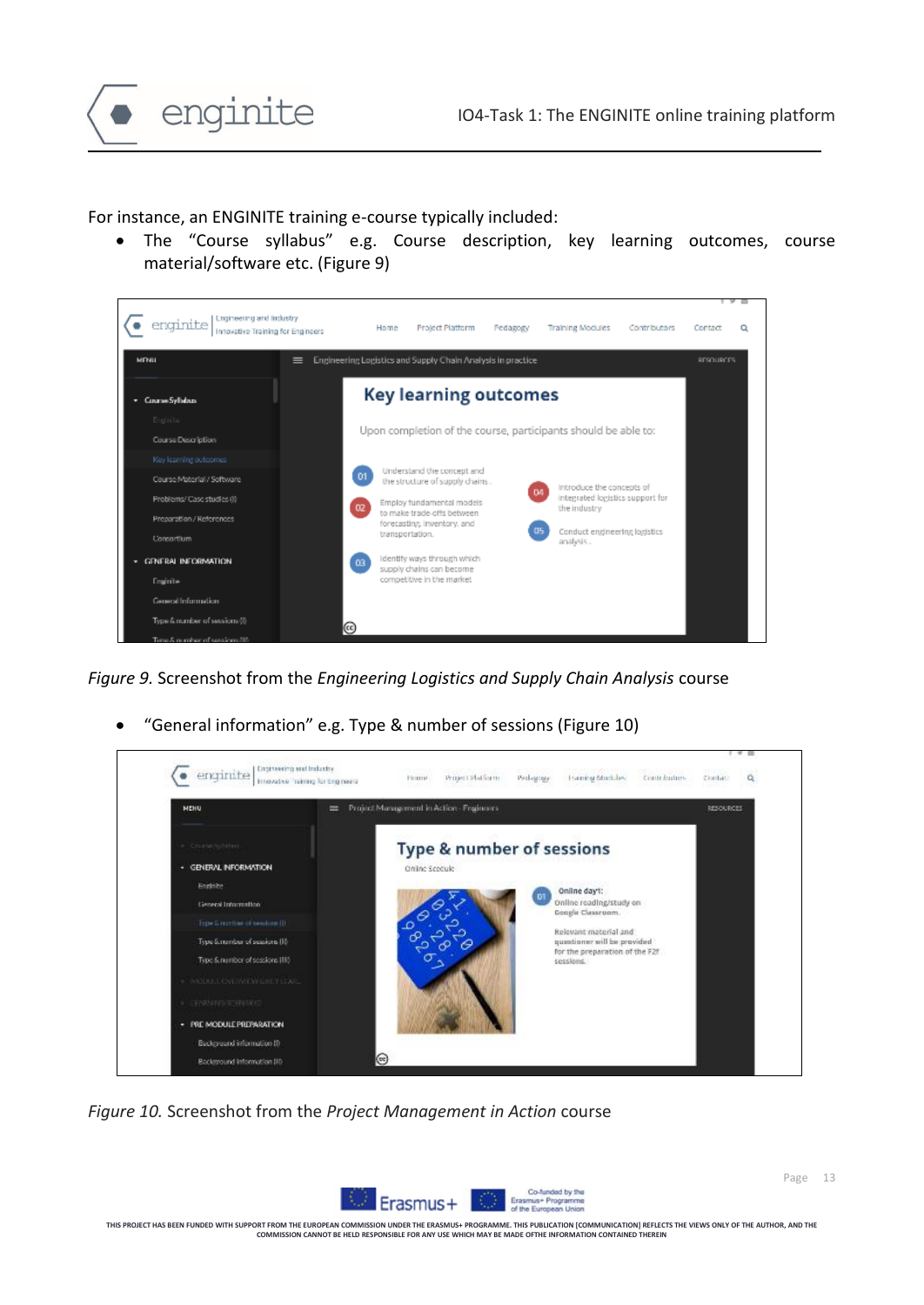

• "Module overview & Key learning outcomes" (Figure 11)



*Figure 11.* Screenshot from the *Engineering economics* course



• "Learning scenario" introducing the problem-based case (Figure 12)

*Figure 12.* Screenshot from the *Engineering systems thinking* course

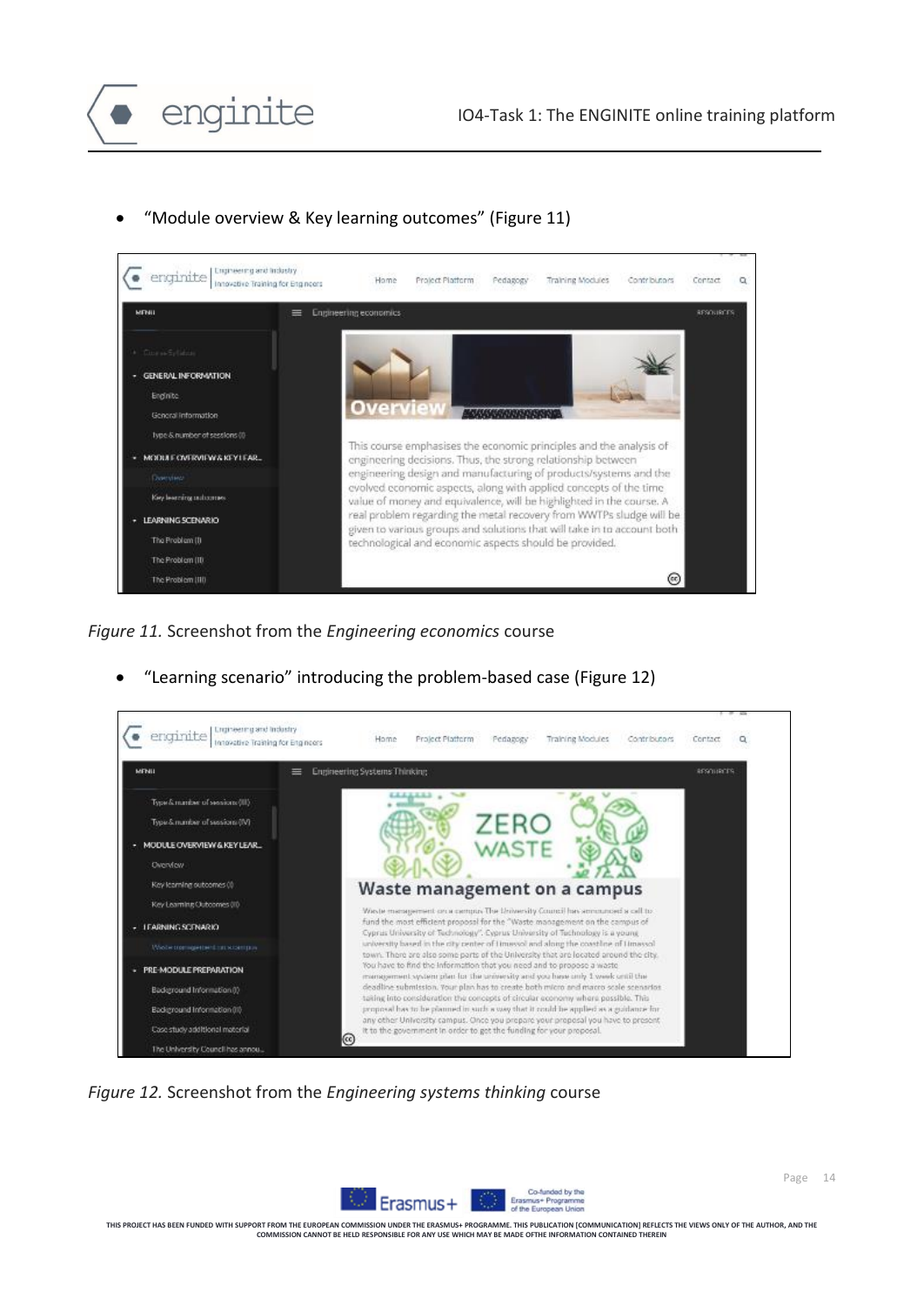

• "Pre-module preparation" providing background information and resources (Figure 13)



*Figure 13.* Screenshot from the *Project Management in Action* course

enginite

• "Module overall presentation" providing insightful presentations/slides on the topic (Figure 14)



*Figure 14.* Screenshot from the *Applied process and production optimization* course

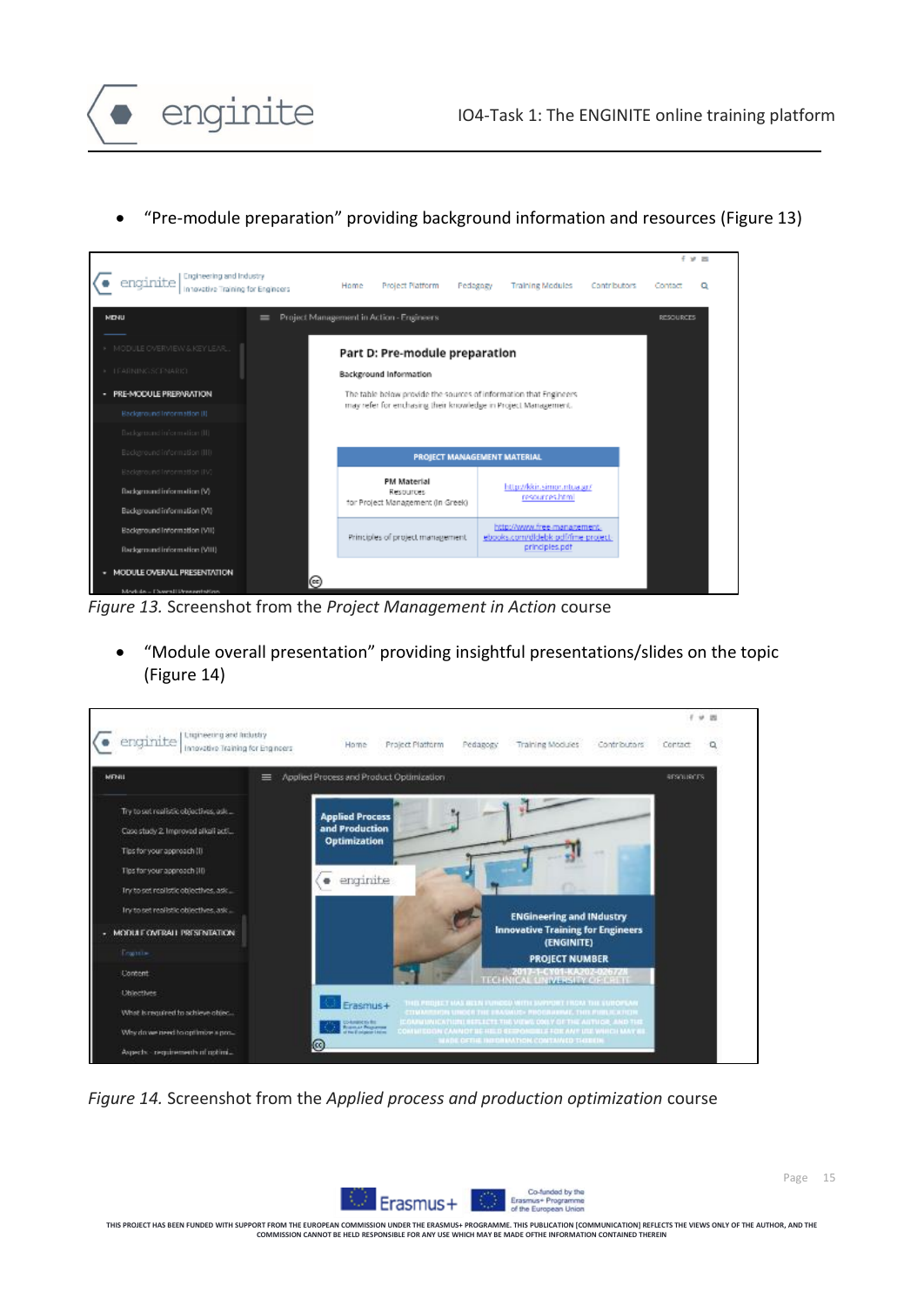

• "Post-module (Post-training)" including reflective questions and assessment surveys (Figure 15)



*Figure 15.* Screenshot from the *Innovation, Entrepreneurial & Intrapreneurial skills* course

Finally, the ENGINITE online training platform was developed so, at the minimum, to keep basic analytic data on platform use, which would be used for calculating the impact effect and visibility of the platform. This data was also employed in the third stage, presented below, focusing on the evaluation of the ENGINITE online training platform.

#### **Stage 3: Evaluation of the ENGINITE online training platform**

The evaluation of the ENGINITE online training platform was based on two different strands.

Firstly, we were interested in investigating the use of the platform according to web statistics, dynamics of user and usage numbers. As already mentioned, this was made possible as the ENGINITE training platform was designed to keep basic analytic data on platform use, such as the numbers of users accessing and using the platform.

Secondly, the ENGINITE online training platform was evaluated and validated by the participating partners and trainers. In particular, the ENGINITE trainers and the consortium partners were asked to complete a short survey (see appendix) to evaluate the platform taking into account a set of quality dimensions (e.g. general usefulness, richness of material, usability, interactivity, innovativeness etc.)

What follows below is the presentation of the main findings derived from the evaluation of the ENGINITE training platform per strand.



**THIS PROJECT HAS BEEN FUNDED WITH SUPPORT FROM THE EUROPEAN COMMISSION UNDER THE ERASMUS+ PROGRAMME. THIS PUBLICATION [COMMUNICATION] REFLECTS THE VIEWS ONLY OF THE AUTHOR, AND THE COMMISSION CANNOT BE HELD RESPONSIBLE FOR ANY USE WHICH MAY BE MADE OFTHE INFORMATION CONTAINED THEREIN**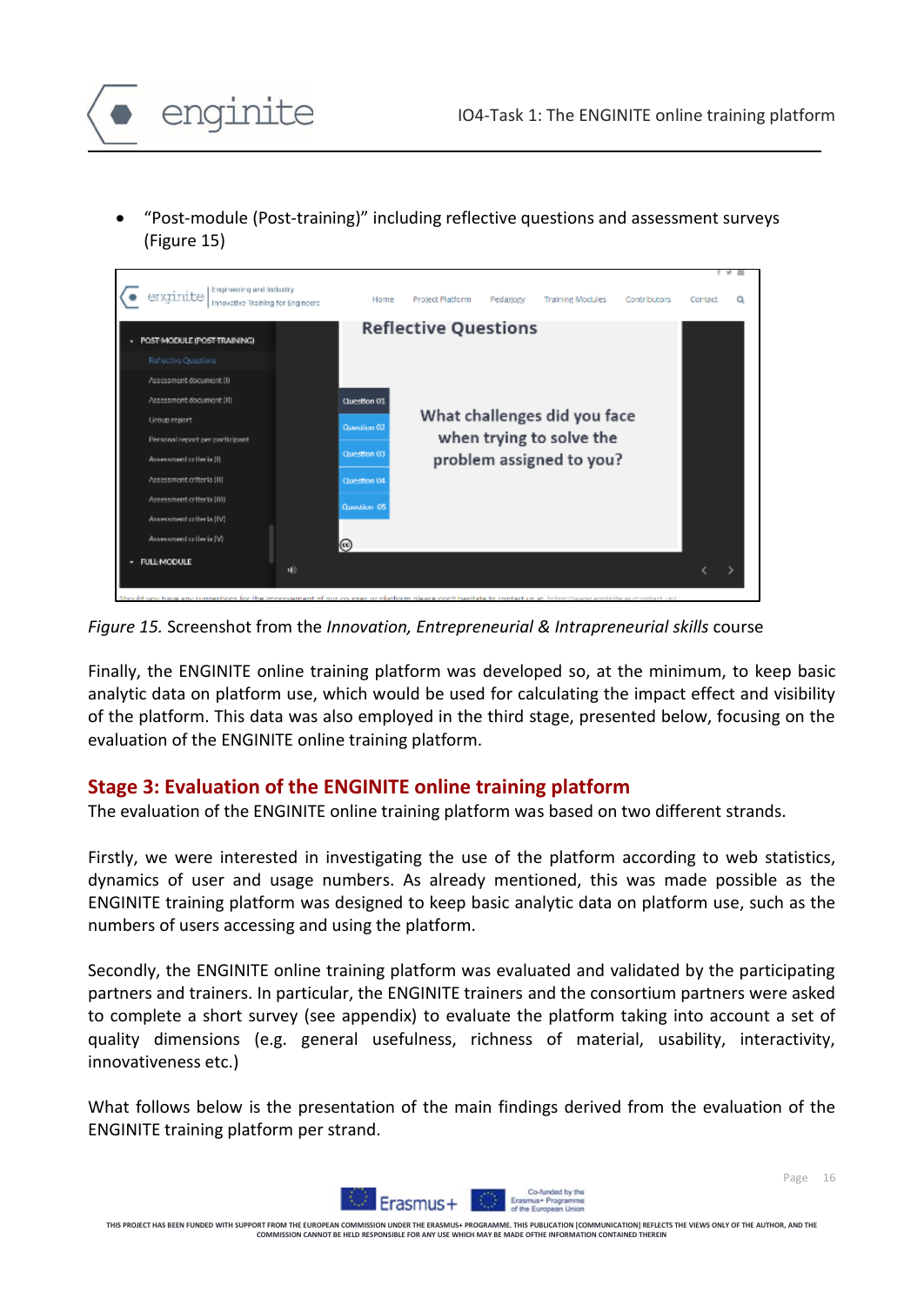

#### **Part A: Platform usage rates**

The ENGINITE online training platform analytics indicated that the ENGINITE training platform received 1245 visits from the beginning until of the end of the ENGINITE Vocational Education & Training (VET) programme (October 2018-June 2019). In particular, the platform was visited by more than 414 unique users.



As presented in Figure 16, focusing on the distribution of the users per country 49% of the users came from United Kingdom, 26% from Cyprus, 6% from Czechia, 5% from Greece and 4% from Russia, Germany and France respectively. Last, 1% of the users came from China and another 1% from other countries (e.g. Italy, Pakistan, United States).

*Figure 16*. Distribution of users per country



As presented in Figure 17, the platform received almost an equal number of visits during the two phases of the ENGINITE VET programme. In particular, the platform received 598 visits (48%) during the first phase of the VET programme, namely the Training phase (October-December 2018), and 649 visits (52%) during the second phase of the VET programme, namely the Internship phase (January-June 2019). This indicated that the platform was equally useful in both phases of the ENGINITE VET programme.

*Figure 17*. Percentage of visits during the two phases of the ENGINITE VET programme

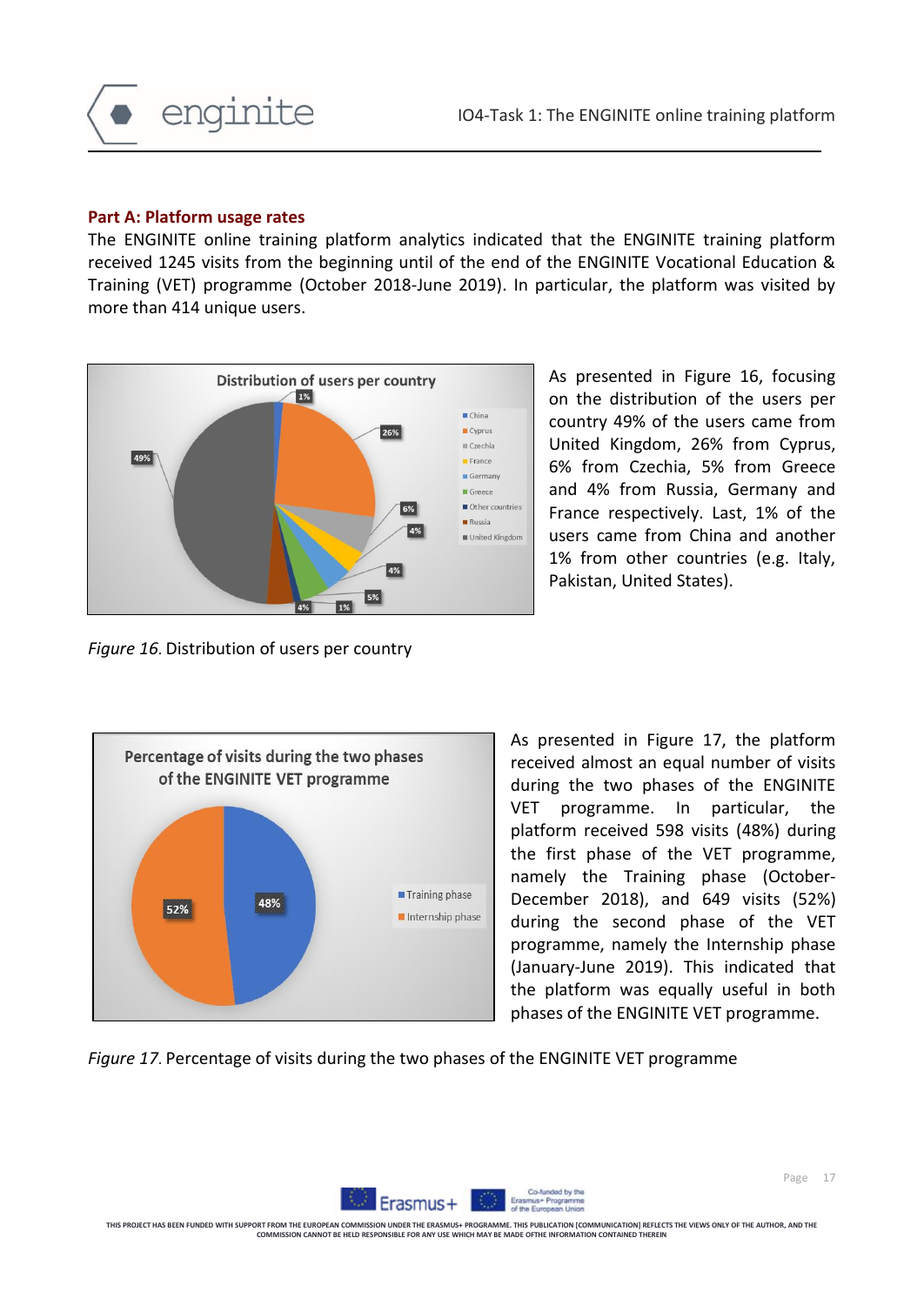



However, an interesting finding was that, as presented in Figure 18, the ENGINITE courses which were included in the category of Employability & managerial (soft) skills received much more visits (976 visits, 798%) in comparison to the ENGINITE courses which were included in the category of Technical knowledge enhancement (269 visits, 22%).

*Figure 18*. Percentage of visits per type of ENGINITE training courses

Table 1 presents the number of visits and unique users per ENGINITE course.

| Table 1: Number of unique users per ENGINITE course |
|-----------------------------------------------------|
|-----------------------------------------------------|

|                                                             | N of users | N of visits |
|-------------------------------------------------------------|------------|-------------|
| <b>Employability &amp; managerial (soft) skills</b>         |            |             |
| Project Management in action                                | 80         | 291         |
| Efficient quality and health and safety management systems  | 107        | 250         |
| Engineering systems thinking: Re-engineering by Simplifying | 57         | 235         |
| Innovation, Entrepreneurial and Intrapreneurial skills      | 55         | 200         |
| <b>Technical knowledge enhancement</b>                      |            |             |
| Concept to market product development                       | 49         | 72          |
| Supply chain in a rapidly changing environment              | 20         | 70          |
| Applied process and production optimization                 | 31         | 68          |
| <b>Engineering Economics</b>                                | 15         | 59          |

This difference between the number of visits and unique users visiting the ENGINITE courses could be attributed on two plausible explanations. Firstly, as the Employability & managerial (soft) skills were the first ones to be delivered during the ENGINITE Vocational Education and Training (VET) programme, it might be the case that the young engineers needed more time to familiarize themselves with the ENGINITE platform. As such they did also visit more often the platform. Secondly and more importantly, while some courses related to the technical knowledge might be already included in the undergraduate studies of the participating engineers, none of the Employability & managerial (soft) skills courses were included in their previous studies in such form. As such, this could explain the increased interest (in terms of users and visits) in the Employability & managerial (soft) skills courses, hosted on the ENGINITE training platform.



**THIS PROJECT HAS BEEN FUNDED WITH SUPPORT FROM THE EUROPEAN COMMISSION UNDER THE ERASMUS+ PROGRAMME. THIS PUBLICATION [COMMUNICATION] REFLECTS THE VIEWS ONLY OF THE AUTHOR, AND THE COMMISSION CAN COMMISSION CAN ALL CANOTICS AND LOCAL MANY BE MADE OFTHE I**<br>CANNOT BE HELD RESPONSIBLE FOR ANY USE WHICH MAY BE MADE OFTHE I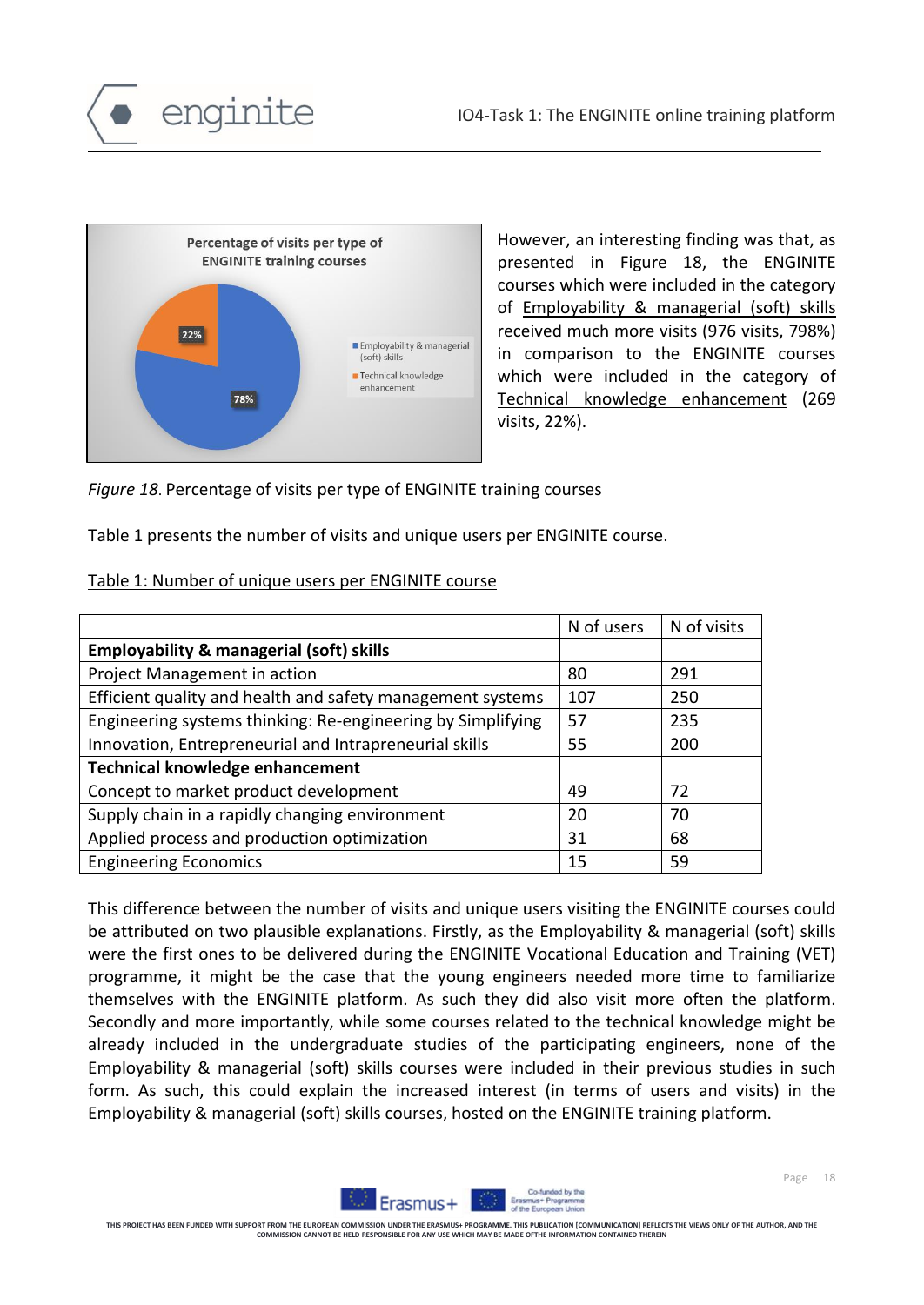

#### **Part B: Evaluation by the participating partners and trainers**

The evaluation of the ENGINITE training platform by the participating partners and trainers focused on two different aspects: (a) the evaluation of the educational content hosted on the ENGINITE training platform and (b) the evaluation of the training platform itself.

The ENGINITE educational content was ranked very highly.

In particular, as it appears in Table 2, the ENGINITE trainers and partners highlighted that the educational content was informative  $(x=4.50, SD=0.67)$ , rich  $(x=4.42, SD=0.51)$ , well-organized  $(x=4.33, SD=0.65)$ , contributed to development of managerial (soft) skills  $(x=4.33, SD=0.65)$  and technical knowledge  $(x=4.08, SD=0.79)$ .

#### Table 2: Evaluation of the educational content

|                                                           | Mean | SD   | Min. | Max. |
|-----------------------------------------------------------|------|------|------|------|
| The educational content is informative                    | 4.50 | 0.67 | 3.00 | 5.00 |
| The educational content is rich                           | 4.42 | 0.51 | 4.00 | 5.00 |
| educational content contributes to development of<br>The  | 4.33 | 0.65 | 3.00 | 5.00 |
| managerial (soft) skills                                  |      |      |      |      |
| The educational content is well-organized                 | 4.33 | 0.89 | 3.00 | 5.00 |
| The educational content contributes to the development of | 4.08 | 0.79 | 3.00 | 5.00 |
| technical knowledge                                       |      |      |      |      |

Likewise, the ENGINITE training platform itself was also ranked very highly.

In particular, as it appears in Table 3, the ENGINITE trainers and partners highlighted that the ENGINITE training platform was useful  $(x=4.42, SD=0.51)$ , met their expectations  $(x=4.17,$ SD=0.58), was novel ( $\bar{x}$ =4.08, SD=0.67), interactive ( $\bar{x}$ =3.92, SD=0.79) and user-friendly ( $\bar{x}$ =3.83, SD=0.83).

#### Table 3: Evaluation of the ENGINITE online training platform

|                                                             | Mean | SD   | Min. | Max. |
|-------------------------------------------------------------|------|------|------|------|
| The ENGINITE online training platform is useful             | 4.42 | 0.51 | 4.00 | 5.00 |
| The ENGINITE online training platform meets my expectations | 4.17 | 0.58 | 3.00 | 5.00 |
| The ENGINITE online training platform is novel              | 4.08 | 0.67 | 3.00 | 5.00 |
| The ENGINITE online training platform is interactive        | 3.92 | 0.79 | 2.00 | 5.00 |
| The ENGINITE online training platform is user-friendly      | 3.83 | 0.83 | 3.00 | 5.00 |

Overall, the ENGINITE training platform and its educational contents received high evaluation by the participating partners and trainers.

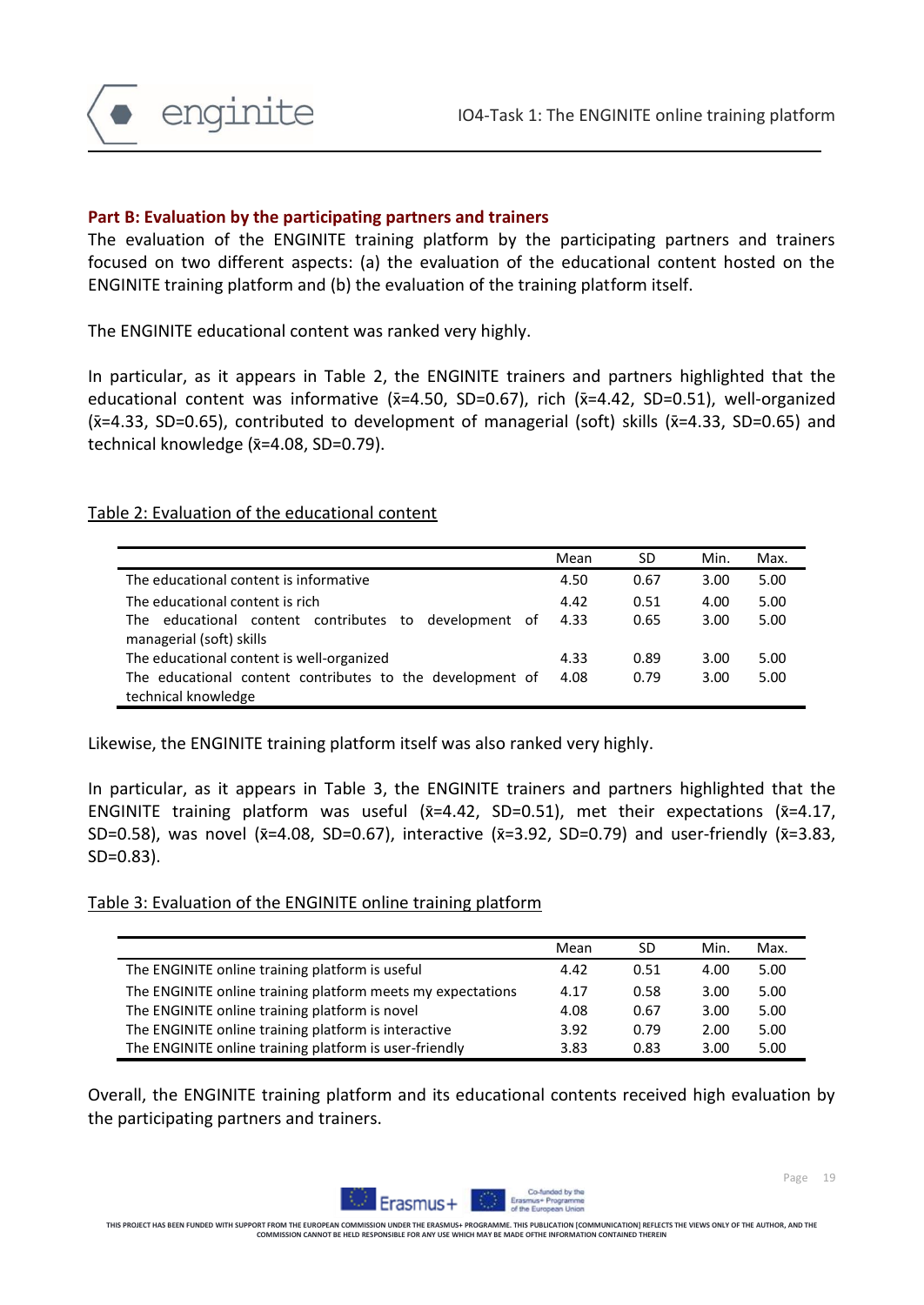



#### **APPENDIX**

**1. Questionnaire for the evaluation of the ENGINITE training platform**

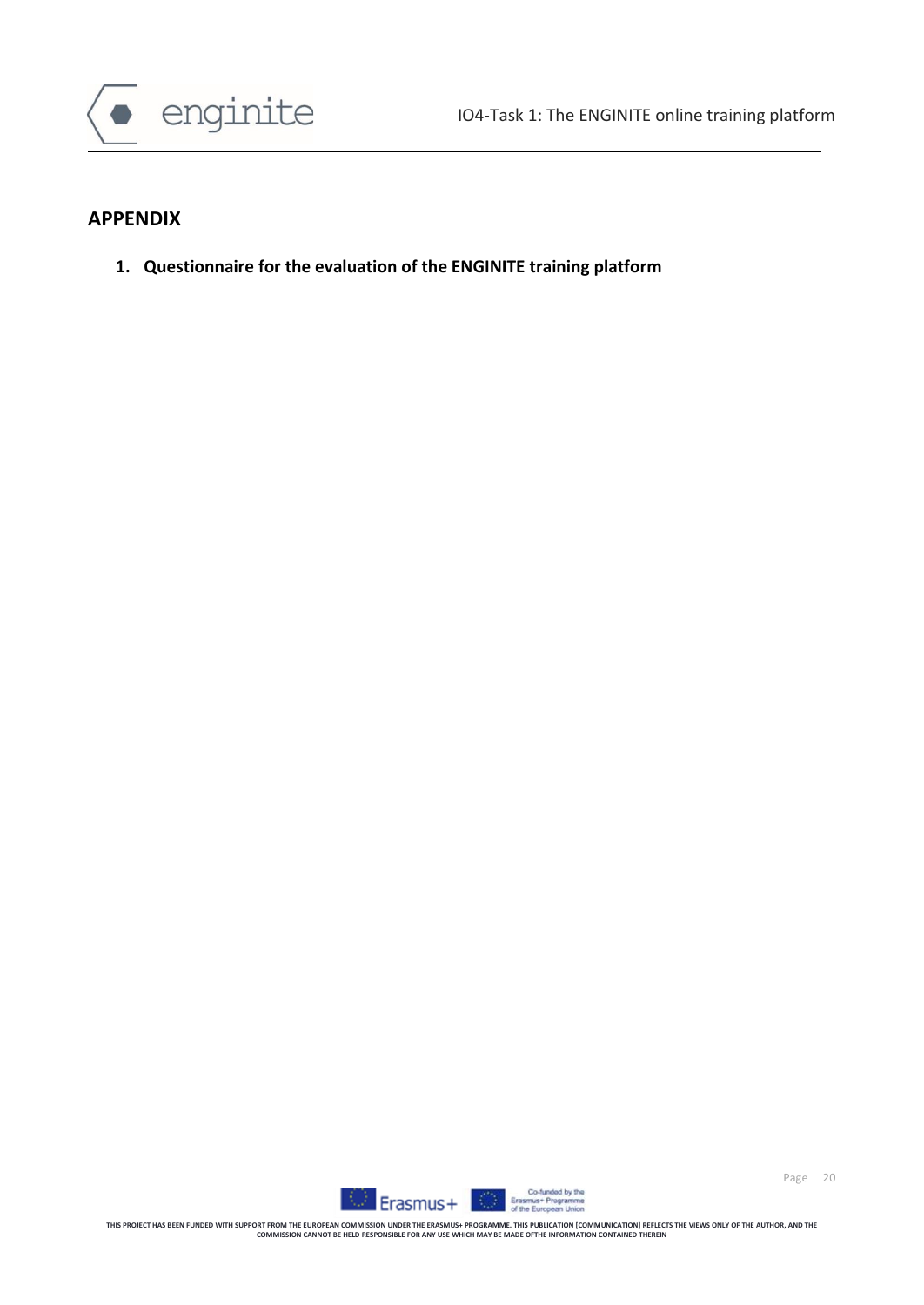

# **Questionnaire**

Dear ENGINITE friends and colleagues,

The purpose of this questionnaire is to collect your views and perceptions about the ENGINITE online training platform [\(https://platform.enginite.eu/\)](https://platform.enginite.eu/).



The ENGINITE online training platform was developed by the outset of the ENGINITE European project to support the training of the participating graduated engineers and to contribute in the development of their technical knowledge and managerial skills.

As part of this questionnaire we would kindly ask for your feedback about the ENGINITE training platform about a set of quality dimensions (**general usefulness, richness of material, usability, interactivity, innovativeness, educational value)**

The completion of the questionnaire is anonymous, and your answers will be used for the purpose of evaluating the ENGINITE online training platform.

#### **Thank you for your collaboration!**

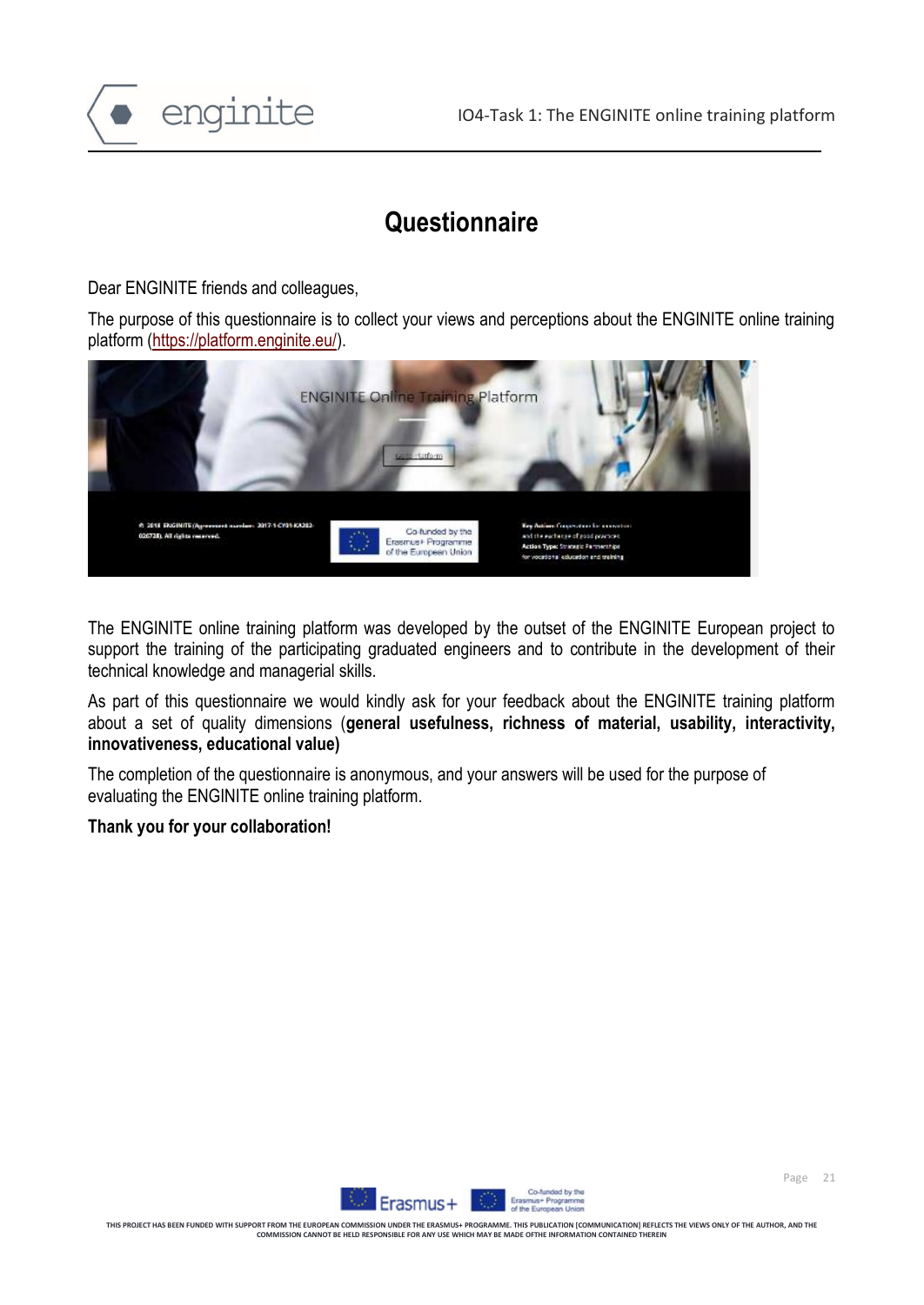

### **PART A: Please evaluate the statements below**

In each statement circle:

- "1" if you *Strongly disagree*
- "2" if you *Disagree*
- "3" if you are *Neutral*
- "4" if you *Agree*
- "5" if you *Strongly agree*

Please, ensure that you have evaluate all 10 statements. If you change your mind about a response, simply delete your choice and circle another number.

|                                                                                                                                  | Strongly<br>disagree | Disagree       | Neutral | Agree | Strongly agree |
|----------------------------------------------------------------------------------------------------------------------------------|----------------------|----------------|---------|-------|----------------|
| 1. The educational content on the ENGINITE online<br>training platform is rich                                                   | 1                    | $\overline{2}$ | 3       | 4     | 5              |
| 2. The educational content on the ENGINITE online<br>training platform is informative                                            | 1                    | $\overline{2}$ | 3       | 4     | 5              |
| 3. The educational content on the ENGINITE online<br>training platform is well-organized                                         | 1                    | $\overline{2}$ | 3       | 4     | 5              |
| 4. The educational content on the ENGINITE online<br>training platform contributes to the development of<br>technical knowledge  | 1                    | $\overline{2}$ | 3       | 4     | 5              |
| 5. The educational content on the ENGINITE online<br>training platform contributes to development of<br>managerial (soft) skills | $\mathbf{1}$         | $\overline{2}$ | 3       | 4     | 5              |
| 6. The ENGINITE online training platform is<br>interactive                                                                       | 1                    | $\overline{2}$ | 3       | 4     | 5              |
| 7. The ENGINITE online training platform is user-<br>friendly                                                                    | 1                    | $\overline{2}$ | 3       | 4     | 5              |
| 8. The ENGINITE online training platform is novel                                                                                | 1                    | $\overline{2}$ | 3       | 4     | 5              |
| 9. The ENGINITE online training platform is useful                                                                               | 1                    | $\overline{2}$ | 3       | 4     | 5              |
| 10. The ENGINITE online training platform meets my<br>expectations                                                               | 1                    | $\overline{2}$ | 3       | 4     | 5              |